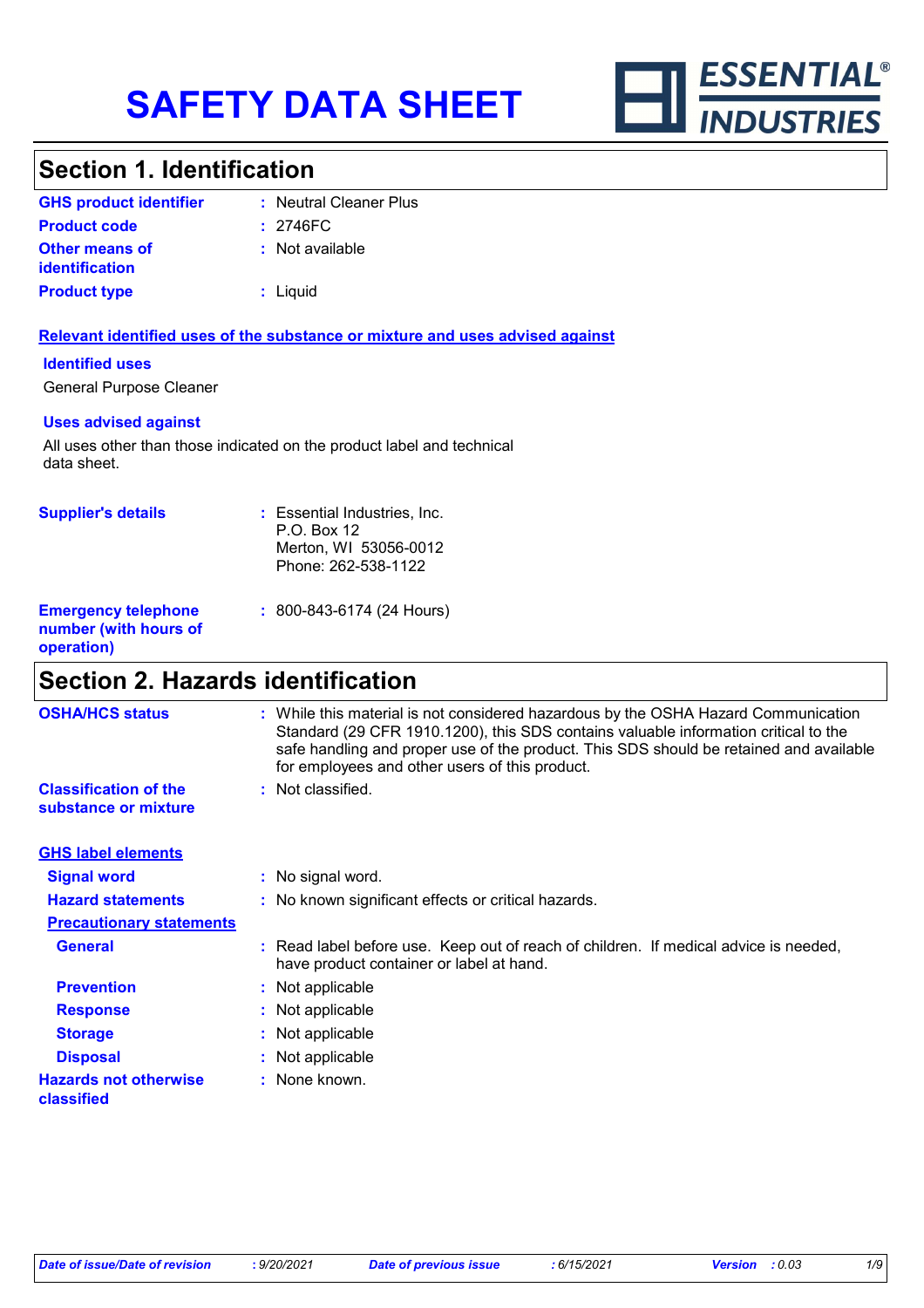# **Section 3. Composition/information on ingredients**

**Substance/mixture :**

: Mixture

Any concentration shown as a range is to protect confidentiality or is due to batch variation.

**There are no ingredients present which, within the current knowledge of the supplier and in the concentrations applicable, are classified as hazardous to health or the environment and hence require reporting in this section. Occupational exposure limits, if available, are listed in Section 8.**

# **Section 4. First aid measures**

|                     | <b>Description of necessary first aid measures</b>                                                                                                                                                                                                                                                                                                     |
|---------------------|--------------------------------------------------------------------------------------------------------------------------------------------------------------------------------------------------------------------------------------------------------------------------------------------------------------------------------------------------------|
| <b>Eye contact</b>  | : Immediately flush eyes with plenty of water, occasionally lifting the upper and lower<br>eyelids. Check for and remove any contact lenses. Get medical attention if irritation<br>occurs.                                                                                                                                                            |
| <b>Inhalation</b>   | : Remove victim to fresh air and keep at rest in a position comfortable for breathing. Get<br>medical attention if symptoms occur.                                                                                                                                                                                                                     |
| <b>Skin contact</b> | : Flush contaminated skin with plenty of water. Remove contaminated clothing and<br>shoes. Get medical attention if symptoms occur.                                                                                                                                                                                                                    |
| <b>Ingestion</b>    | : Wash out mouth with water. Remove victim to fresh air and keep at rest in a position<br>comfortable for breathing. If material has been swallowed and the exposed person is<br>conscious, give small quantities of water to drink. Do not induce vomiting unless<br>directed to do so by medical personnel. Get medical attention if symptoms occur. |

### **Most important symptoms/effects, acute and delayed**

| <b>Potential acute health effects</b>                                                |                                                                                                                                |  |
|--------------------------------------------------------------------------------------|--------------------------------------------------------------------------------------------------------------------------------|--|
| Eye contact                                                                          | : No known significant effects or critical hazards.                                                                            |  |
| <b>Inhalation</b>                                                                    | : No known significant effects or critical hazards.                                                                            |  |
| <b>Skin contact</b>                                                                  | : No known significant effects or critical hazards.                                                                            |  |
| <b>Ingestion</b>                                                                     | : No known significant effects or critical hazards.                                                                            |  |
| <b>Over-exposure signs/symptoms</b>                                                  |                                                                                                                                |  |
| <b>Eye contact</b>                                                                   | : No specific data.                                                                                                            |  |
| <b>Inhalation</b>                                                                    | : No specific data.                                                                                                            |  |
| <b>Skin contact</b>                                                                  | : No specific data.                                                                                                            |  |
| <b>Ingestion</b>                                                                     | : No specific data.                                                                                                            |  |
| Indication of immediate medical attention and special treatment needed, if necessary |                                                                                                                                |  |
| <b>Notes to physician</b>                                                            | : Treat symptomatically. Contact poison treatment specialist immediately if large<br>quantities have been ingested or inhaled. |  |
| <b>Specific treatments</b>                                                           | : No specific treatment.                                                                                                       |  |
| <b>Protection of first-aiders</b>                                                    | : No action shall be taken involving any personal risk or without suitable training.                                           |  |

**See toxicological information (Section 11)**

# **Section 5. Fire-fighting measures**

| <b>Extinguishing media</b>                           |                                                                                       |
|------------------------------------------------------|---------------------------------------------------------------------------------------|
| <b>Suitable extinguishing</b><br>media               | : Use an extinguishing agent suitable for the surrounding fire.                       |
| Unsuitable extinguishing<br>media                    | None known.                                                                           |
| <b>Specific hazards arising</b><br>from the chemical | : In a fire or if heated, a pressure increase will occur and the container may burst. |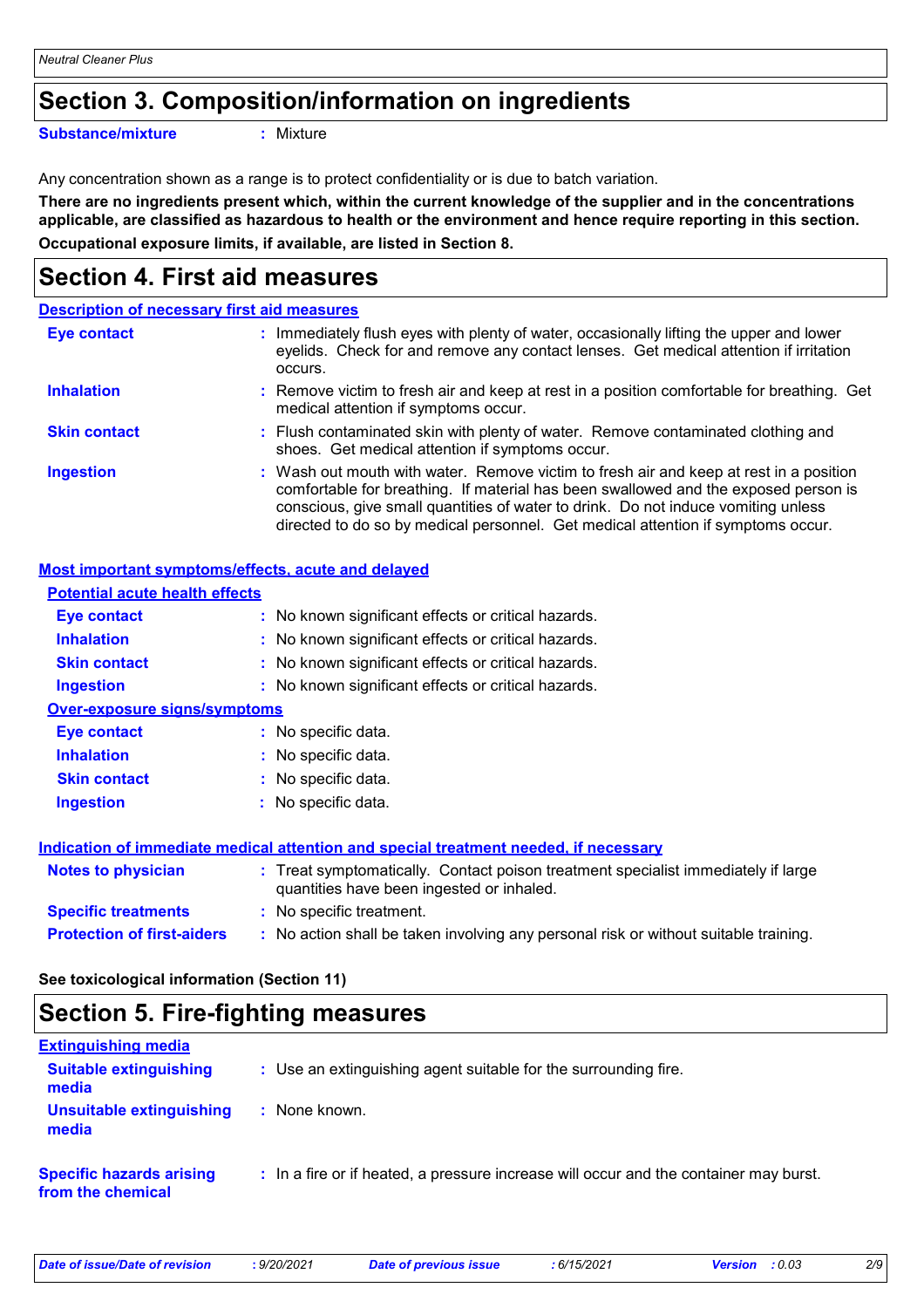# **Section 5. Fire-fighting measures**

| <b>Hazardous thermal</b><br>decomposition products       | Decomposition products may include the following materials:<br>carbon dioxide<br>carbon monoxide<br>sulfur oxides<br>metal oxide/oxides                                                             |
|----------------------------------------------------------|-----------------------------------------------------------------------------------------------------------------------------------------------------------------------------------------------------|
| <b>Special protective actions</b><br>for fire-fighters   | : Promptly isolate the scene by removing all persons from the vicinity of the incident if<br>there is a fire. No action shall be taken involving any personal risk or without suitable<br>training. |
| <b>Special protective</b><br>equipment for fire-fighters | : Fire-fighters should wear appropriate protective equipment and self-contained breathing<br>apparatus (SCBA) with a full face-piece operated in positive pressure mode.                            |

# **Section 6. Accidental release measures**

|                                                              | <b>Personal precautions, protective equipment and emergency procedures</b>                                                                                                                                                                                                                                                                                                                                                                                                                                                                                                                 |
|--------------------------------------------------------------|--------------------------------------------------------------------------------------------------------------------------------------------------------------------------------------------------------------------------------------------------------------------------------------------------------------------------------------------------------------------------------------------------------------------------------------------------------------------------------------------------------------------------------------------------------------------------------------------|
| For non-emergency<br>personnel                               | : No action shall be taken involving any personal risk or without suitable training.<br>Evacuate surrounding areas. Keep unnecessary and unprotected personnel from<br>entering. Do not touch or walk through spilled material. Put on appropriate personal<br>protective equipment.                                                                                                                                                                                                                                                                                                       |
|                                                              | For emergency responders : If specialized clothing is required to deal with the spillage, take note of any information in<br>Section 8 on suitable and unsuitable materials. See also the information in "For non-<br>emergency personnel".                                                                                                                                                                                                                                                                                                                                                |
| <b>Environmental precautions</b>                             | : Avoid dispersal of spilled material and runoff and contact with soil, waterways, drains<br>and sewers. Inform the relevant authorities if the product has caused environmental<br>pollution (sewers, waterways, soil or air).                                                                                                                                                                                                                                                                                                                                                            |
| <b>Methods and materials for containment and cleaning up</b> |                                                                                                                                                                                                                                                                                                                                                                                                                                                                                                                                                                                            |
| <b>Small spill</b>                                           | : Stop leak if without risk. Move containers from spill area. Dilute with water and mop up<br>if water-soluble. Alternatively, or if water-insoluble, absorb with an inert dry material and<br>place in an appropriate waste disposal container. Dispose of via a licensed waste<br>disposal contractor.                                                                                                                                                                                                                                                                                   |
| <b>Large spill</b>                                           | : Stop leak if without risk. Move containers from spill area. Prevent entry into sewers,<br>water courses, basements or confined areas. Wash spillages into an effluent treatment<br>plant or proceed as follows. Contain and collect spillage with non-combustible,<br>absorbent material e.g. sand, earth, vermiculite or diatomaceous earth and place in<br>container for disposal according to local regulations (see Section 13). Dispose of via a<br>licensed waste disposal contractor. Note: see Section 1 for emergency contact<br>information and Section 13 for waste disposal. |

# **Section 7. Handling and storage**

### **Precautions for safe handling**

| <b>Protective measures</b><br><b>Advice on general</b><br>occupational hygiene   | : Put on appropriate personal protective equipment (see Section 8).<br>: Eating, drinking and smoking should be prohibited in areas where this material is<br>handled, stored and processed. Workers should wash hands and face before eating,<br>drinking and smoking. Remove contaminated clothing and protective equipment before<br>entering eating areas. See also Section 8 for additional information on hygiene<br>measures.                                                                                                                              |
|----------------------------------------------------------------------------------|-------------------------------------------------------------------------------------------------------------------------------------------------------------------------------------------------------------------------------------------------------------------------------------------------------------------------------------------------------------------------------------------------------------------------------------------------------------------------------------------------------------------------------------------------------------------|
| <b>Conditions for safe storage,</b><br>including any<br><b>incompatibilities</b> | : Store in accordance with local regulations. Store in original container protected from<br>direct sunlight in a dry, cool and well-ventilated area, away from incompatible materials<br>and food and drink. Keep container tightly closed and sealed until ready for use.<br>Containers that have been opened must be carefully resealed and kept upright to<br>prevent leakage. Do not store in unlabeled containers. Use appropriate containment to<br>avoid environmental contamination. See Section 10 for incompatible materials before<br>handling or use. |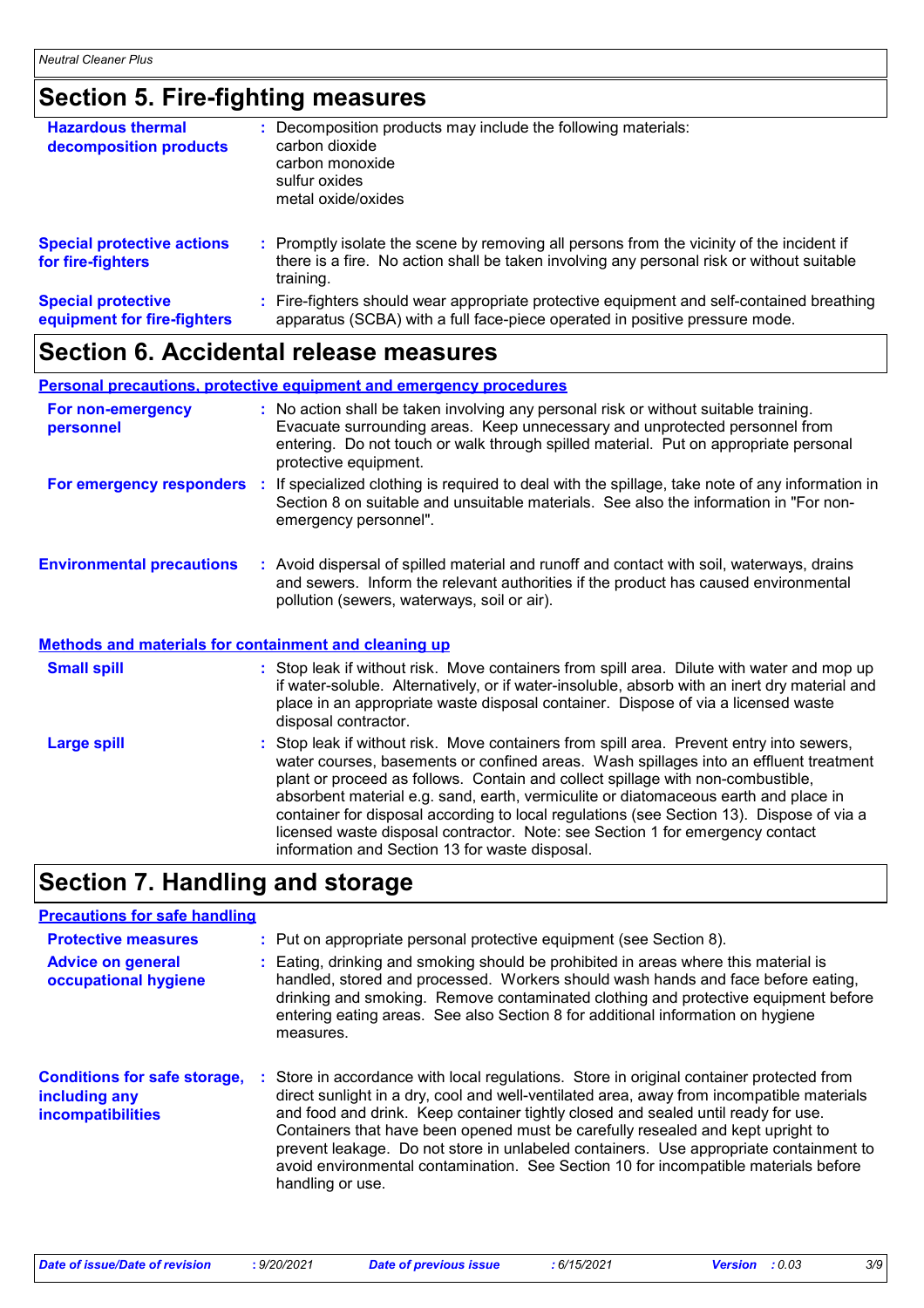# **Section 8. Exposure controls/personal protection**

### **Control parameters**

### **Occupational exposure limits**

None.

| <b>Appropriate engineering</b><br><b>controls</b> | : Good general ventilation should be sufficient to control worker exposure to airborne<br>contaminants.                                                                                                                                                                                                                                                                                           |
|---------------------------------------------------|---------------------------------------------------------------------------------------------------------------------------------------------------------------------------------------------------------------------------------------------------------------------------------------------------------------------------------------------------------------------------------------------------|
| <b>Environmental exposure</b><br><b>controls</b>  | Emissions from ventilation or work process equipment should be checked to ensure<br>they comply with the requirements of environmental protection legislation. In some<br>cases, fume scrubbers, filters or engineering modifications to the process equipment<br>will be necessary to reduce emissions to acceptable levels.                                                                     |
| <b>Individual protection measures</b>             |                                                                                                                                                                                                                                                                                                                                                                                                   |
| <b>Hygiene measures</b>                           | : Wash hands, forearms and face thoroughly after handling chemical products, before<br>eating, smoking and using the lavatory and at the end of the working period.<br>Appropriate techniques should be used to remove potentially contaminated clothing.<br>Wash contaminated clothing before reusing. Ensure that eyewash stations and safety<br>showers are close to the workstation location. |
| <b>Eye/face protection</b>                        | : Safety eyewear complying with an approved standard should be used when a risk<br>assessment indicates this is necessary to avoid exposure to liquid splashes, mists,<br>gases or dusts. If contact is possible, the following protection should be worn, unless<br>the assessment indicates a higher degree of protection: safety glasses with side-<br>shields.                                |
| <b>Skin protection</b>                            |                                                                                                                                                                                                                                                                                                                                                                                                   |
| <b>Hand protection</b>                            | : Chemical-resistant, impervious gloves complying with an approved standard should be<br>worn at all times when handling chemical products if a risk assessment indicates this is<br>necessary.                                                                                                                                                                                                   |
| <b>Body protection</b>                            | : Personal protective equipment for the body should be selected based on the task being<br>performed and the risks involved and should be approved by a specialist before<br>handling this product.                                                                                                                                                                                               |
| <b>Other skin protection</b>                      | : Appropriate footwear and any additional skin protection measures should be selected<br>based on the task being performed and the risks involved and should be approved by a<br>specialist before handling this product.                                                                                                                                                                         |
| <b>Respiratory protection</b>                     | : Based on the hazard and potential for exposure, select a respirator that meets the<br>appropriate standard or certification. Respirators must be used according to a<br>respiratory protection program to ensure proper fitting, training, and other important<br>aspects of use.                                                                                                               |

# **Section 9. Physical and chemical properties**

| <b>Appearance</b>                               |                                           |
|-------------------------------------------------|-------------------------------------------|
| <b>Physical state</b>                           | : Liguid                                  |
| <b>Color</b>                                    | : Green (dye added)                       |
| <b>Odor</b>                                     | : Fresh (Fragrance added)                 |
| <b>Odor threshold</b>                           | : Not available                           |
| pH                                              | : 7 to 8 [7.1 Use Dilution pH]            |
| <b>Melting point</b>                            | : $0^{\circ}$ C (32 $^{\circ}$ F)         |
| <b>Boiling point</b>                            | : $100^{\circ}$ C (212 $^{\circ}$ F)      |
| <b>Flash point</b>                              | : Closed cup: >93.334°C (>200°F)          |
| <b>Evaporation rate</b>                         | : Not available                           |
| <b>Flammability (solid, gas)</b>                | : Not available                           |
| Lower and upper explosive<br>(flammable) limits | : Not available                           |
| <b>Vapor pressure</b>                           | $:$ <4 kPa (<30 mm Hg) [room temperature] |
| <b>Vapor density</b>                            | : $<$ 1 [Air = 1]                         |
|                                                 |                                           |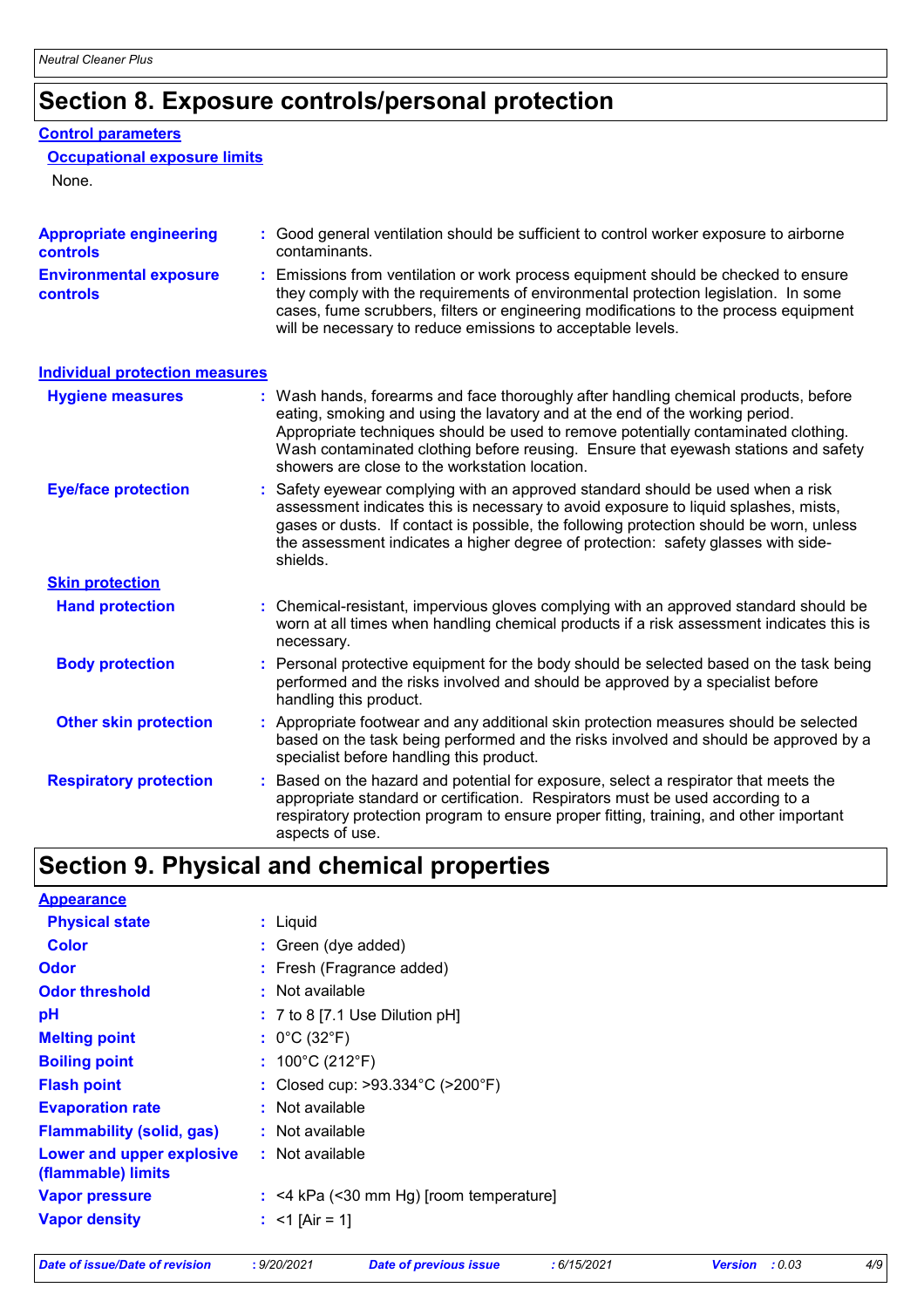# **Section 9. Physical and chemical properties**

| <b>Relative density</b>                           | : $1.03$ g/cm <sup>3</sup> |
|---------------------------------------------------|----------------------------|
| <b>Solubility</b>                                 | $:$ Not available          |
| <b>Partition coefficient: n-</b><br>octanol/water | $:$ Not available          |
| <b>Auto-ignition temperature</b>                  | : Not available            |
| <b>Decomposition temperature</b>                  | : Not available            |
| <b>Viscosity</b>                                  | : Not available            |
| <b>VOC content</b>                                | $: 1\%$                    |

# **Section 10. Stability and reactivity**

| <b>Reactivity</b>                            | : No specific test data related to reactivity available for this product or its ingredients.              |
|----------------------------------------------|-----------------------------------------------------------------------------------------------------------|
| <b>Chemical stability</b>                    | : The product is stable.                                                                                  |
| <b>Possibility of hazardous</b><br>reactions | : Under normal conditions of storage and use, hazardous reactions will not occur.                         |
| <b>Conditions to avoid</b>                   | : No specific data.                                                                                       |
| <b>Incompatible materials</b>                | : No specific data.                                                                                       |
| <b>Hazardous decomposition</b><br>products   | : Under normal conditions of storage and use, hazardous decomposition products should<br>not be produced. |

### **Section 11. Toxicological information**

### **Information on toxicological effects**

**Acute toxicity**

Not available

**Irritation/Corrosion**

Not available

**Sensitization** Not available

**Mutagenicity**

Not available

**Carcinogenicity**

Not available

**Reproductive toxicity** Not available

**Teratogenicity** Not available

### **Specific target organ toxicity (single exposure)** Not available

### **Specific target organ toxicity (repeated exposure)**

Not available

### **Aspiration hazard**

Not available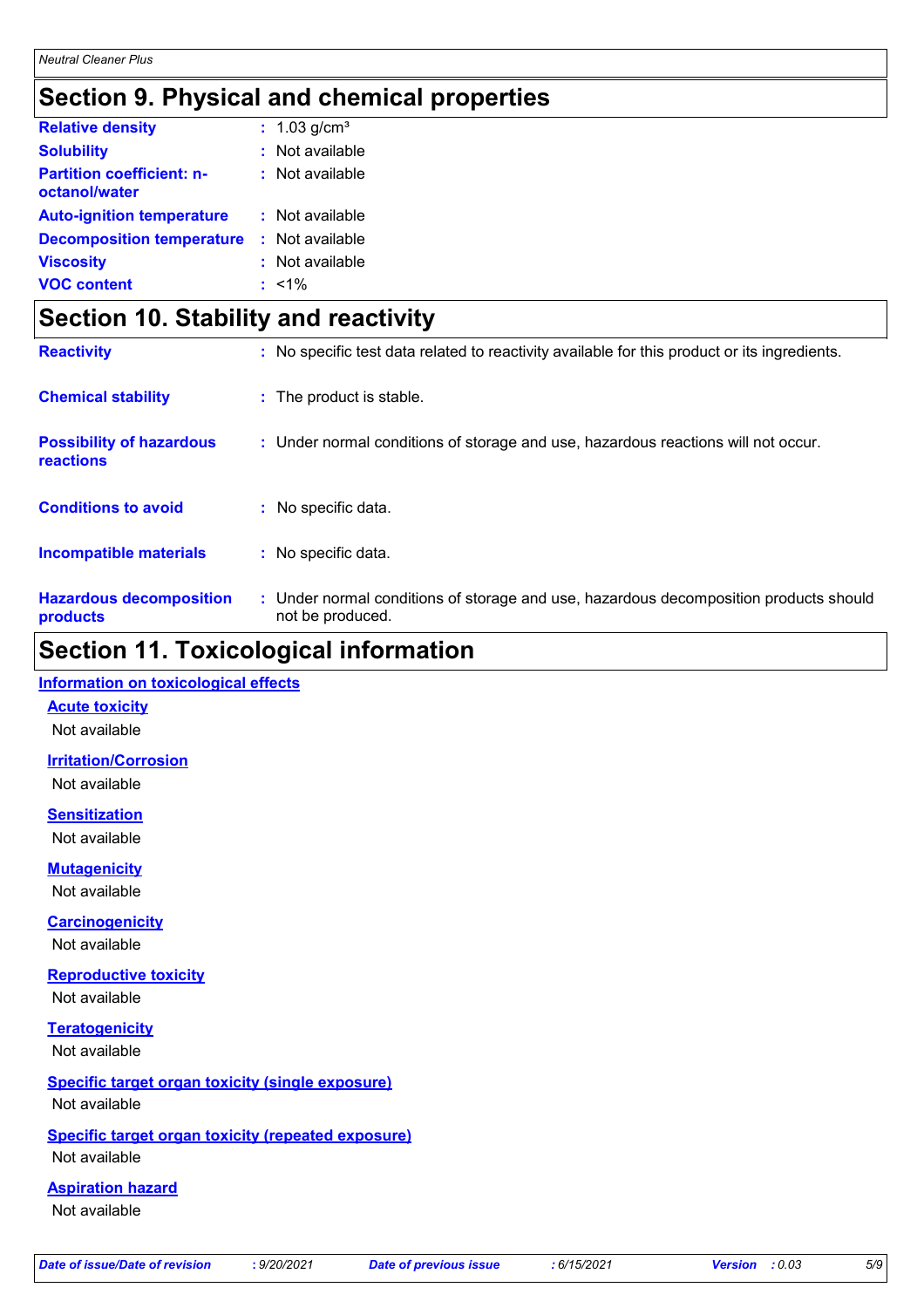# **Section 11. Toxicological information**

| <b>Information on the likely</b><br>routes of exposure | : Not available                                                                          |
|--------------------------------------------------------|------------------------------------------------------------------------------------------|
| <b>Potential acute health effects</b>                  |                                                                                          |
| <b>Eye contact</b>                                     | No known significant effects or critical hazards.<br>t.                                  |
| <b>Inhalation</b>                                      | : No known significant effects or critical hazards.                                      |
| <b>Skin contact</b>                                    | : No known significant effects or critical hazards.                                      |
| <b>Ingestion</b>                                       | No known significant effects or critical hazards.                                        |
|                                                        | <b>Symptoms related to the physical, chemical and toxicological characteristics</b>      |
| <b>Eye contact</b>                                     | : No specific data.                                                                      |
| <b>Inhalation</b>                                      | : No specific data.                                                                      |
| <b>Skin contact</b>                                    | : No specific data.                                                                      |
| <b>Ingestion</b>                                       | : No specific data.                                                                      |
|                                                        | Delayed and immediate effects and also chronic effects from short and long term exposure |
| <b>Short term exposure</b>                             |                                                                                          |
| <b>Potential immediate</b><br>effects                  | : Not available                                                                          |
| <b>Potential delayed effects</b>                       | : Not available                                                                          |
| <b>Long term exposure</b>                              |                                                                                          |
| <b>Potential immediate</b><br>effects                  | : Not available                                                                          |
| <b>Potential delayed effects</b>                       | : Not available                                                                          |
| <b>Potential chronic health effects</b>                |                                                                                          |
| Not available                                          |                                                                                          |
| General                                                | : No known significant effects or critical hazards.                                      |
| <b>Carcinogenicity</b>                                 | No known significant effects or critical hazards.<br>÷.                                  |
| <b>Mutagenicity</b>                                    | No known significant effects or critical hazards.                                        |
| <b>Teratogenicity</b>                                  | No known significant effects or critical hazards.                                        |
| <b>Developmental effects</b>                           | : No known significant effects or critical hazards.                                      |
| <b>Fertility effects</b>                               | : No known significant effects or critical hazards.                                      |

### **Numerical measures of toxicity**

**Acute toxicity estimates**

| <b>Route</b> | <b>ATE value</b> |
|--------------|------------------|
| Oral         | 16464.2 mg/kg    |

# **Section 12. Ecological information**

### **Toxicity**

Not available

### **Persistence and degradability**

Not available

### **Bioaccumulative potential**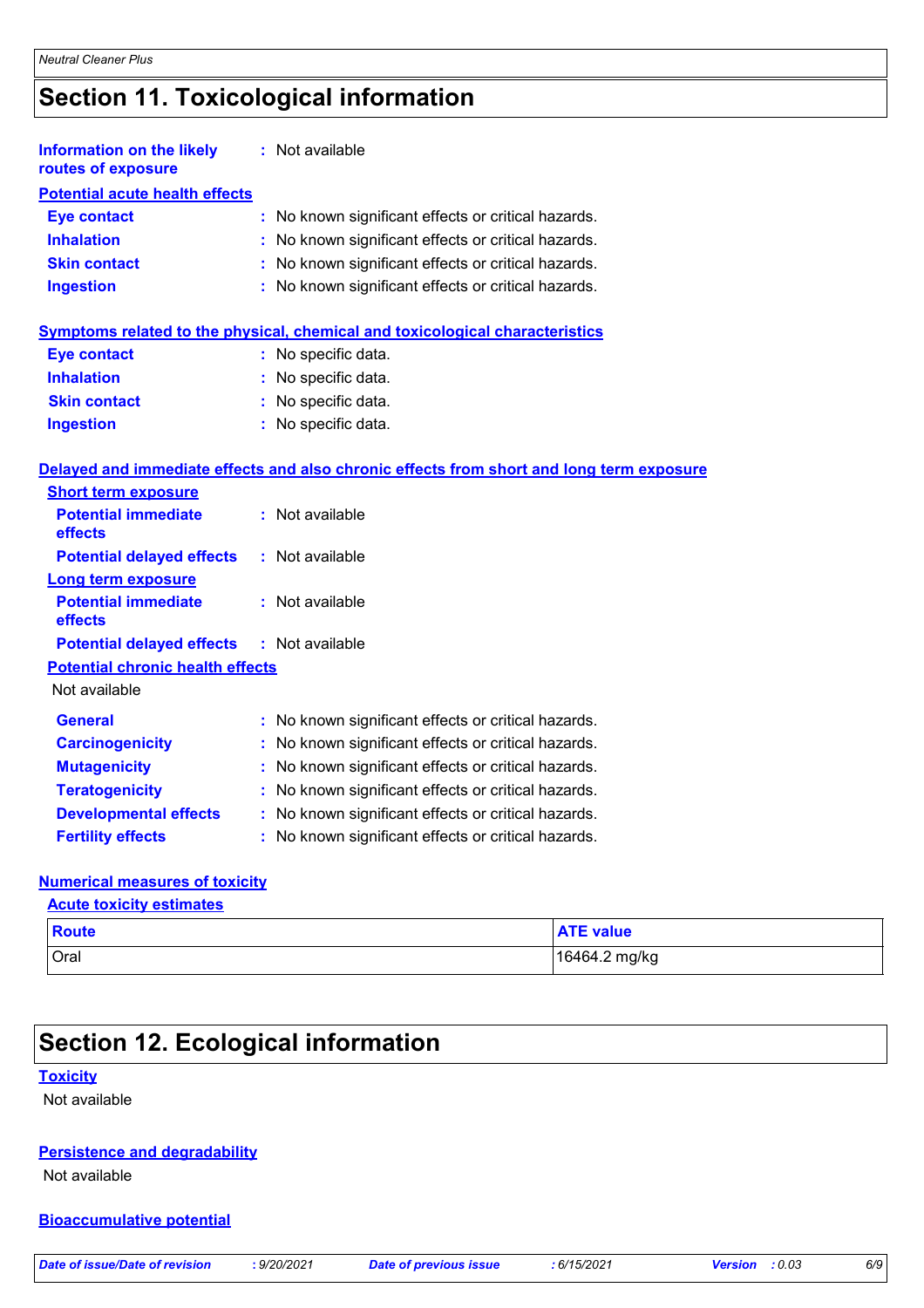# **Section 12. Ecological information**

Not available

### **Mobility in soil**

| <b>Soil/water partition</b>    | : Not available |
|--------------------------------|-----------------|
| coefficient (K <sub>oc</sub> ) |                 |

**Other adverse effects** : No known significant effects or critical hazards.

### **Section 13. Disposal considerations**

| <b>Disposal methods</b> | : The generation of waste should be avoided or minimized wherever possible. Disposal<br>of this product, solutions and any by-products should at all times comply with the<br>requirements of environmental protection and waste disposal legislation and any<br>regional local authority requirements. Dispose of surplus and non-recyclable products<br>via a licensed waste disposal contractor. Waste should not be disposed of untreated to<br>the sewer unless fully compliant with the requirements of all authorities with jurisdiction.<br>Waste packaging should be recycled. Incineration or landfill should only be considered<br>when recycling is not feasible. This material and its container must be disposed of in a<br>safe way. Empty containers or liners may retain some product residues. Avoid<br>dispersal of spilled material and runoff and contact with soil, waterways, drains and |
|-------------------------|-----------------------------------------------------------------------------------------------------------------------------------------------------------------------------------------------------------------------------------------------------------------------------------------------------------------------------------------------------------------------------------------------------------------------------------------------------------------------------------------------------------------------------------------------------------------------------------------------------------------------------------------------------------------------------------------------------------------------------------------------------------------------------------------------------------------------------------------------------------------------------------------------------------------|
|                         | sewers.                                                                                                                                                                                                                                                                                                                                                                                                                                                                                                                                                                                                                                                                                                                                                                                                                                                                                                         |

# **Section 14. Transport information**

|                                      | <b>DOT Classification</b> | <b>IMDG</b>              | <b>IATA</b>   |
|--------------------------------------|---------------------------|--------------------------|---------------|
| <b>UN number</b>                     | Not regulated             | Not regulated            | Not regulated |
| <b>UN proper</b><br>shipping name    |                           | $\overline{\phantom{0}}$ |               |
| <b>Transport</b><br>hazard class(es) |                           |                          |               |
| <b>Packing group</b>                 | $\blacksquare$            | ۰                        |               |
| Environmental<br>hazards             | ∣No.                      | No.                      | No.           |

**Additional information**

**Special precautions for user Transport within user's premises:** always transport in closed containers that are **:** upright and secure. Ensure that persons transporting the product know what to do in the event of an accident or spillage.

**Transport in bulk according :** Not available **to IMO instruments**

### **Section 15. Regulatory information**

| <b>U.S. Federal regulations</b>                                                   |                  |  |  |  |
|-----------------------------------------------------------------------------------|------------------|--|--|--|
| <b>Clean Air Act Section 112</b><br>(b) Hazardous Air<br><b>Pollutants (HAPs)</b> | : Not listed     |  |  |  |
| <b>SARA 311/312</b>                                                               |                  |  |  |  |
| <b>Classification</b>                                                             | : Not applicable |  |  |  |
| <b>Composition/information on ingredients</b>                                     |                  |  |  |  |
| No products were found.                                                           |                  |  |  |  |

|  | Date of issue/Date of revision |  |  |
|--|--------------------------------|--|--|
|  |                                |  |  |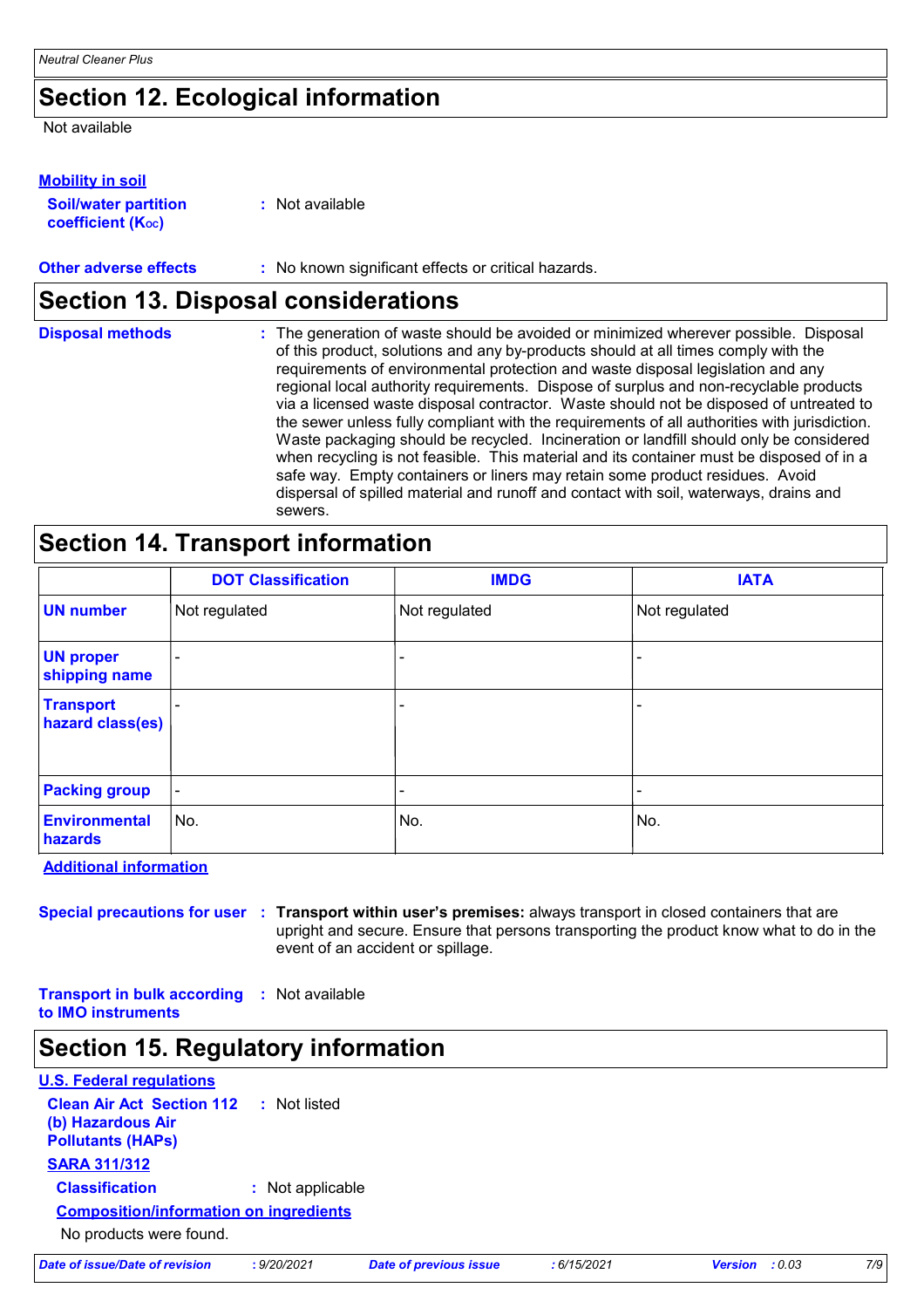# **Section 15. Regulatory information**

| <b>Inventory list</b><br><b>CANADA INVENTORY</b><br>(DSL) | : All components are listed or exempted. |
|-----------------------------------------------------------|------------------------------------------|
| <b>United States inventory</b><br>(TSCA 8b)               | : All components are active or exempted. |

# **Section 16. Other information**

**Hazardous Material Information System (U.S.A.)**



**Caution: HMIS® ratings are based on a 0-4 rating scale, with 0 representing minimal hazards or risks, and 4 representing significant hazards or risks. Although HMIS® ratings and the associated label are not required on SDSs or products leaving a facility under 29 CFR 1910.1200, the preparer may choose to provide them. HMIS® ratings are to be used with a fully implemented HMIS® program. HMIS® is a registered trademark and service mark of the American Coatings Association, Inc.**

**The customer is responsible for determining the PPE code for this material. For more information on HMIS® Personal Protective Equipment (PPE) codes, consult the HMIS® Implementation Manual.**

**National Fire Protection Association (U.S.A.)**



**Reprinted with permission from NFPA 704-2001, Identification of the Hazards of Materials for Emergency Response Copyright ©1997, National Fire Protection Association, Quincy, MA 02269. This reprinted material is not the complete and official position of the National Fire Protection Association, on the referenced subject which is represented only by the standard in its entirety.**

**Copyright ©2001, National Fire Protection Association, Quincy, MA 02269. This warning system is intended to be interpreted and applied only by properly trained individuals to identify fire, health and reactivity hazards of chemicals. The user is referred to certain limited number of chemicals with recommended classifications in NFPA 49 and NFPA 325, which would be used as a guideline only. Whether the chemicals are classified by NFPA or not, anyone using the 704 systems to classify chemicals does so at their own risk.**

### **Procedure used to derive the classification**

|                                   | <b>Classification</b>                                                                                                                                                                                                                                                                                                                                                               | <b>Justification</b> |
|-----------------------------------|-------------------------------------------------------------------------------------------------------------------------------------------------------------------------------------------------------------------------------------------------------------------------------------------------------------------------------------------------------------------------------------|----------------------|
| Not classified.                   |                                                                                                                                                                                                                                                                                                                                                                                     |                      |
| <b>History</b>                    |                                                                                                                                                                                                                                                                                                                                                                                     |                      |
| Date of printing                  | : 9/20/2021                                                                                                                                                                                                                                                                                                                                                                         |                      |
| Date of issue/Date of<br>revision | : 9/20/2021                                                                                                                                                                                                                                                                                                                                                                         |                      |
| Date of previous issue            | : 6/15/2021                                                                                                                                                                                                                                                                                                                                                                         |                      |
| <b>Version</b>                    | : 0.03                                                                                                                                                                                                                                                                                                                                                                              |                      |
| <b>Key to abbreviations</b>       | $\therefore$ ATE = Acute Toxicity Estimate<br><b>BCF</b> = Bioconcentration Factor<br>GHS = Globally Harmonized System of Classification and Labelling of Chemicals<br>IATA = International Air Transport Association<br>IBC = Intermediate Bulk Container<br><b>IMDG = International Maritime Dangerous Goods</b><br>LogPow = logarithm of the octanol/water partition coefficient |                      |

| Date of issue/Date of revision | 9/20/2021 | <b>Date of previous issue</b> | : 6/15/2021 | <b>Version</b> : 0.03 | 8/9 |
|--------------------------------|-----------|-------------------------------|-------------|-----------------------|-----|
|                                |           |                               |             |                       |     |